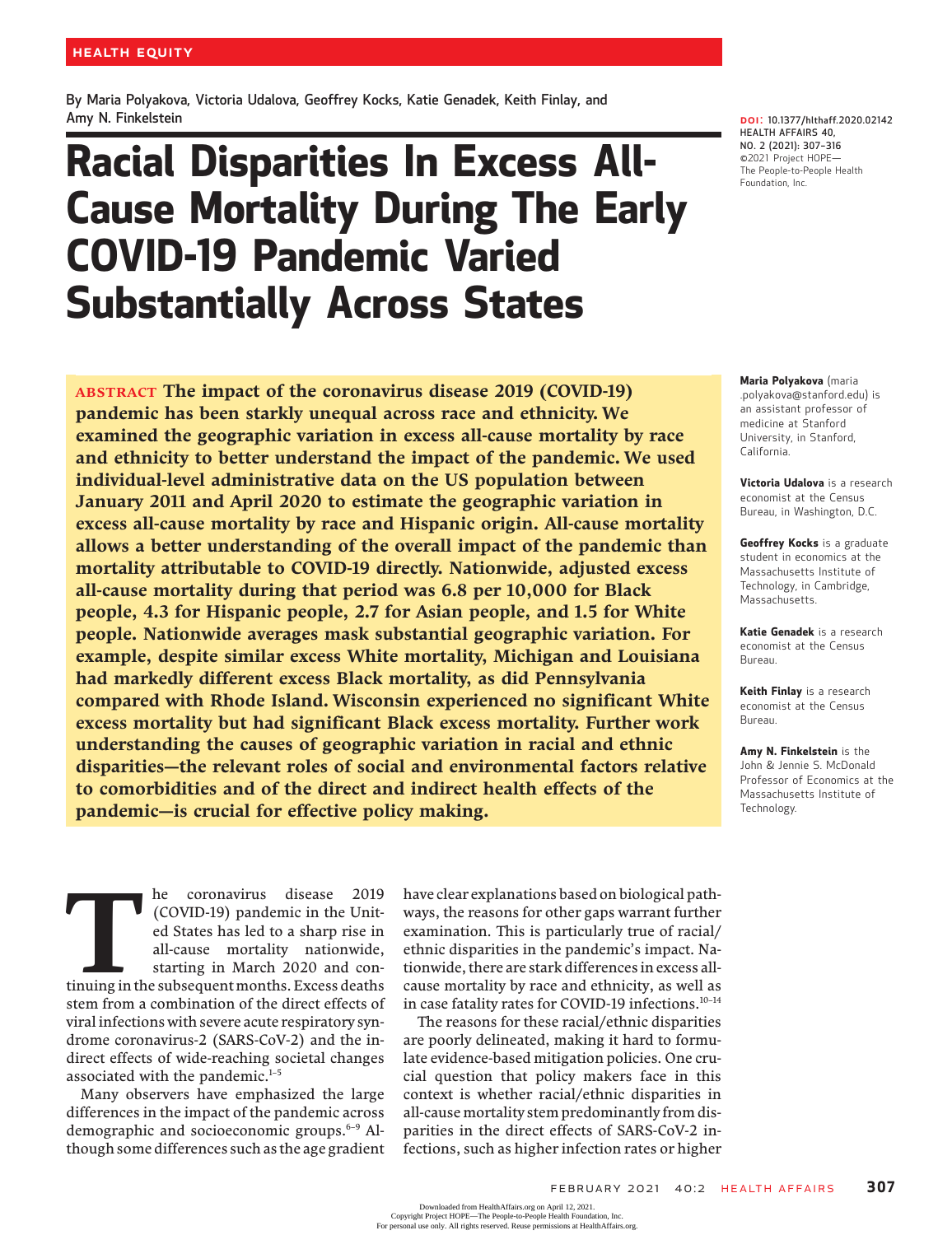case fatality rates, or, alternatively, whether the disparities are driven by the indirect effects of the pandemic, such as disparities in the effects of the pandemic on livelihoods and associated excess morbidity and mortality.

An important first input into this discussion is a measurement of the overall effect of the pandemic on different demographic groups, both nationally as well as across different geographies. Although national and geographic variation in mortality associated with COVID-19 directly has been widely reported, $1-11,13$  less evidence has been available on the pandemic's differential impact on all-cause mortality across both demographic groups and geographies.

To fill this gap, we drew on individual-level administrative data covering the near universe of the US population from January 2011 through April 2020. This provided demographic information on age, race and Hispanic origin, sex, state of residence, and date of death (if any).We used these data to estimate excess all-cause mortality (hereafter "excess mortality") separately for seven racial/ethnic groups during April 2020, the first full month of the COVID-19 pandemic. We report estimates both for the whole nation and separately by state. We report unadjusted estimates as well as estimates adjusted to a standardized population by demographics.

#### Study Data And Methods

**DATA** We used the Census Bureau's version of the Social Security Administration's Numerical Identification (Numident) database covering the US population and deaths from January 2011 to April 2020 (inclusive) to measure the all-cause monthly mortality rate. To our knowledge, this represents one of the first studies to use the Census Numident database to assess the ongoing mortality effects of the pandemic. The Census Numident data cover all people with a Social Security number regardless of their geographic location. The data set is cumulative, adding people as they receive Social Security numbers on birth or arrival to the US. People are not removed from the data after death. For each person, we observed a date of birth. For deceased people, we observed a date of death. The date of death is recorded regardless of whether the person died inside or outside the United States. The version of the Census Numident available to us was released August 27, 2020, and included deaths through May 2020. The last month of death records in each release of the Census Numident data tend to be incomplete because of the delays in the reporting of deaths. Our analysis thus included deaths only through April 2020. Sections 1.1 and 1.2 of the online appendix describe our data

sources in more detail.<sup>15</sup>

Death counts in the Social Security Administration Numident, the main source for the Census Numident, differ from those in another major source of US vital statistics: data released by the National Center for Health Statistics of the Centers for Disease Control and Prevention (CDC). However, that source provided three distinct advantages for our purposes. First, the Numident data provided an internally consistent numerator and denominator for measuring mortality, as they record not only deceased but also living people at any given moment; this denominator is not available in the CDC vital statistics measure. Second, we were able to link mortality records at the individual level to other demographic information about individuals, allowing us to estimate excess mortality by race/ethnicity and to adjust these estimates to a standardized distribution of demographics by race/ethnicity, both nationally and by state, as discussed below. Third, we were able to use a self-reported record of race or Hispanic origin, potentially improving on CDC vital statistics office data that use proxy race/ethnicity reports from funeral directors.<sup>16</sup>

As has previously been documented in the literature, estimates of death counts and characteristics of the deceased, such as race/ethnicity, differ between the Social Security Administration Numident and the CDC data because of different underlying reporting mechanisms.17 In addition, the CDC counts all deaths that occurred on US territory regardless of nationality or immigration status; its data do not cover deaths of US persons outside of the US. Section 1.3 of the appendix discusses the April 2020 difference in death counts by race/ethnicity and state between our baseline analytic data set and CDC vital statistics.<sup>15</sup>

We measured people's sexes and ages (based on date of birth) in the Census Numident data. The Census Bureau's annual address database, the Master Address File Auxiliary Reference File, was used to attach a county and state of residence to each individual-month observation when available. The appendix discusses, in more detail, the use of Master Address File Auxiliary Reference File and when the address records were available.<sup>15</sup>

Self-reported race/ethnicity information was drawn primarily from the 2010 decennial census. When no record of race or Hispanic origin was available from that source, we used the race variable recorded in the Census Bureau's 2010 Modeled Race File. We analyzed the following seven categories: Hispanic origin, White, Black, Asian, American Indian and Alaska Native, Native Hawaiian and Other Pacific Islander (all non-Hispanic), and non-Hispanic people of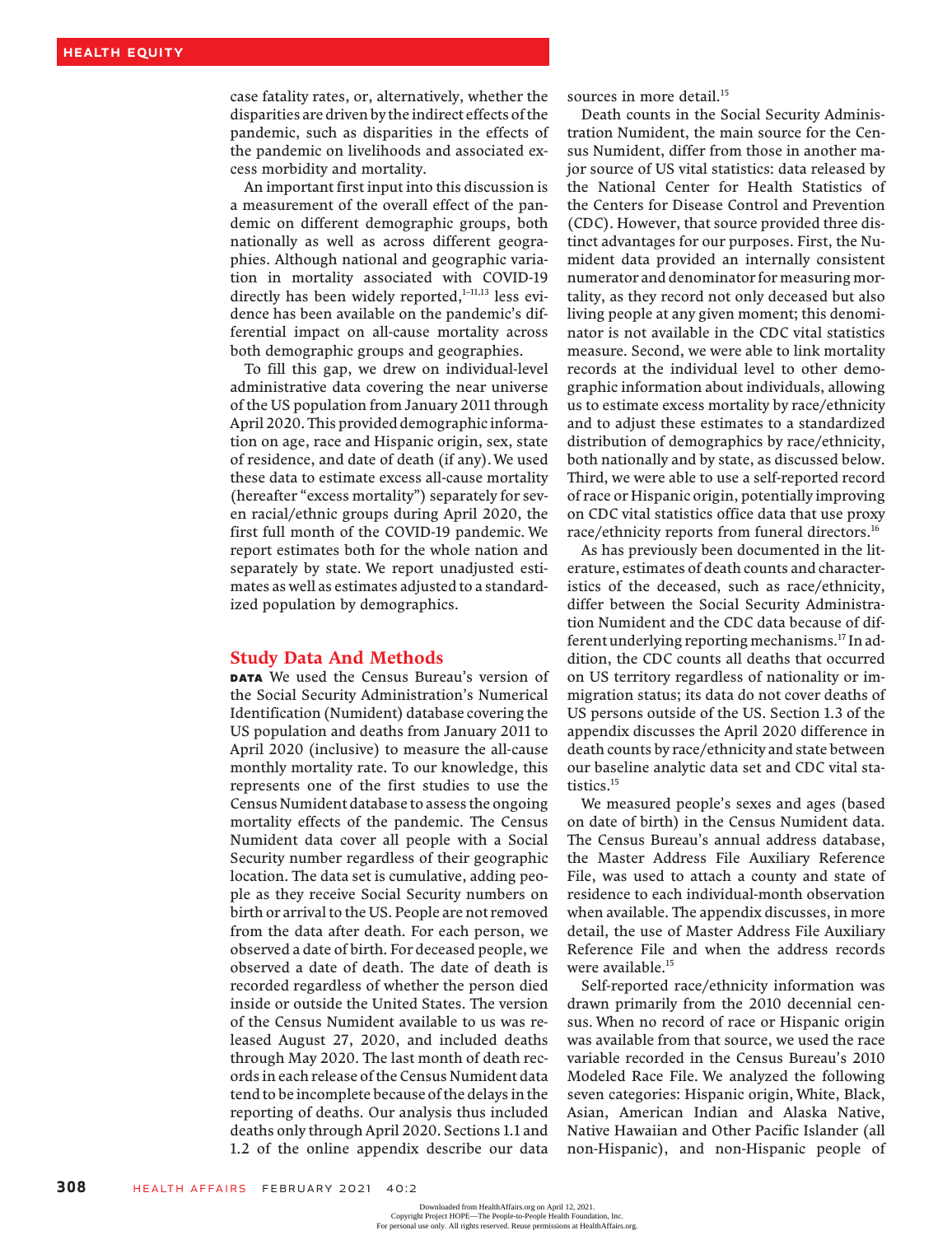## Several states that experienced virtually no White excess mortality in April 2020 exhibited substantial Black excess mortality.

some other race or two or more races.

The monthly mortality rate for each demographic group of interest was defined as the ratio of the count of people whose death dates fell within that month divided by the count of people who were alive at the beginning of the month.

Institutional Review Board determination was obtained through Stanford University; this research was determined to not involve human subjects as defined in 45 CFR 46. The analysis used preexisting deidentified data.

STATISTICAL ANALYSIS Data were collapsed into counts of living and deceased people by sex, age, race/ethnicity, county, month, and year. Monthly mortality rates from January 2011 through April 2020 were computed for each sex, age, race/ethnicity, county, and month-year combination.

Predicted and excess unadjusted all-cause mortality were computed on the basis of a linear regression model. The outcome variable was the monthly mortality rate by demographic group. The right-hand side variables were a linear annual time trend to capture secular trends; indicator variables for each calendar month to nonparametrically capture seasonal variation; and indicator variables for January, February, March, and April 2020 to capture deviations from historical trend, if any, during the first four months of 2020. All slopes and intercepts were allowed to be race specific. Section 2 of the appendix shows the regression equation and provides more information about our specifications.15

Regression coefficients on the interaction between race/ethnicity indicators and the indicator for April 2020 directly measured the difference in excess mortality between racial/ethnic groups. The level of excess mortality for each race/ethnicity (relative to a race-specific historical trend) was obtained from combining these

regression coefficients with the other racespecific parameters of the regression model.

To adjust our estimates of excess mortality across races and Hispanic origin to a standardized distribution of demographics, we first estimated an augmented version of our baseline regression model that included differential intercepts and differential deviations from historical trends in January, February, March, and April 2020 for specific demographics: sex, individual state, or five-year age group and those three metrics combined. We also estimated the demographically augmented model separately by state. The coefficients on the demographic variables were then used to obtain national estimates of adjusted excess mortality for each race or ethnicity for a standardized population that had the same distribution of sex, age (in five-year age groups), and states of residence as the full baseline analytic data set in April 2020. In other words, each race-specific estimate was adjusted to match the national distribution of age, sex, and state in April 2020. State-specific adjusted estimates of excess mortality were obtained for the same standardized distribution of sex and age.

All regressions were estimated using Stata, version 16.1, on data collapsed by sex, age, race/ ethnicity, county, month, and year and were weighted by the number of people who were alive at the beginning of the month in each data cell. The 95% confidence intervals for the levels and gaps in excess all-cause mortality by race/ethnicity were computed using heteroskedasticityrobust standard errors and the delta method.

Limitations The main limitation of our analysis was that information on the date of birth, date of death, race/ethnicity, sex, and geographic location were not available for some people residing in the US. Also, race/ethnicity information was not available for people born after 2010; our analysis therefore excluded children ages ten and younger. As the mortality rate is very low in this population, omitting children was unlikely to have substantially affected our main results. Race/ethnicity data from a combination of administrative records, survey, and census data were used in our baseline analysis. As we show in the appendix, our results were similar when limiting our analysis only to people for whom we observed race or Hispanic origin recorded in the 2010 decennial census.<sup>15</sup>

Our baseline analysis was limited to people for whom a state record was observed and who resided in the fifty US states or Washington, D.C. As we show in the appendix, our unadjusted estimates of excess mortality were unaffected when we included people who resided outside of the fifty states or Washington, D.C., or for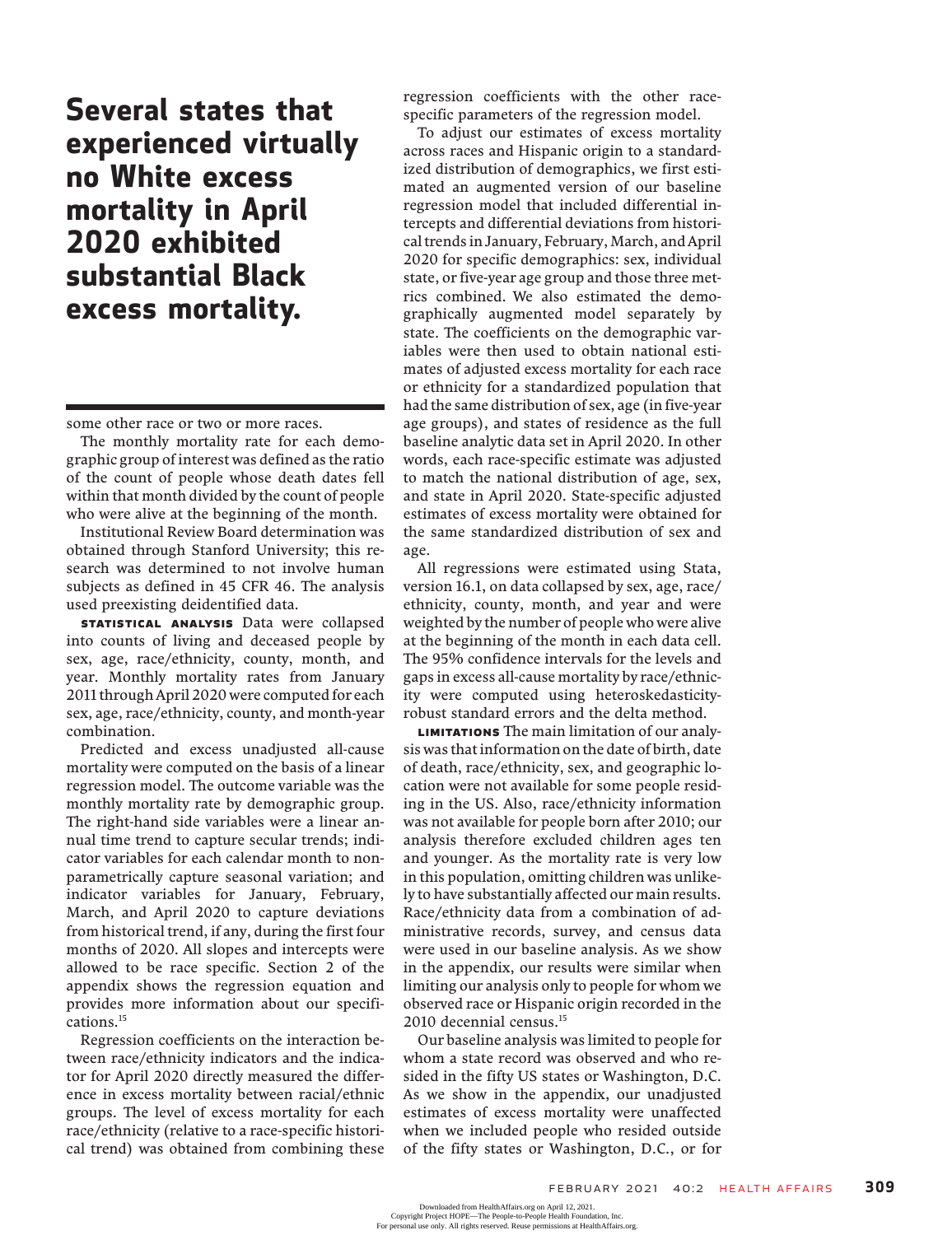whom no geographic record was observed.<sup>15</sup> As the Census Numident database is based on the records of the Social Security Administration, mortality for people living in the US but not captured in the Social Security Administration records (for example, people without Social Security numbers) was not measured.

Finally, some people were missed in our analysis because of a lack of valid linkage keys. A unique individual-level anonymous identifier common across all data sources was used to link the Census Numident to other data sources. The linkage keys were created using personally identifiable information and probabilistic record linkage. Prior literature shows that linkage key assignment may be nonrandom, as immigrants, young people, and minorities are less likely to receive these keys.18 Our analysis required people to have valid linkage keys.

#### Study Results

**BASELINE ANALYTIC DATA SET** The data set included 27 billion person-month observations and 22.4 million deaths for people ages 11–99 (inclusive) between January 1, 2011, and April 30, 2020. The mean age in the full data set was

#### Exhibit 1

## Summary statistics of the population in US census data, 2011–<sup>20</sup>

| Jan. 2011-Apr. 2020 |
|---------------------|
|                     |
| 26,680,000,000      |
|                     |
|                     |
|                     |
|                     |
|                     |
|                     |
|                     |

SOURCE Authors' calculations of data from Census Numident 2011–20, 2010 decennial census, 2010 Census Modeled Race File, and 2010-19 Master Address File Auxiliary Reference File. NOTES Table shows summary statistics for the baseline analytic data set constructed from the Census Bureau version of the Social Security Administration's Numerical Identification System (Numident) database covering population and deaths from January 2011 to April 2020. The first column shows summary statistics for people who were alive at the start of April 2020. The second column shows summary statistics for all people in our baseline analytic data set who were alive as of January 1, 2011, and who were tracked until April 2020 (dates are inclusive). Racial groups are non-Hispanic. All results were approved for release by the Census Bureau, Authorization No. CBDRB-FY21-ERD002-003.

forty-four years, and 51 percent were female. The data set was 67 percent White, 14 percent Hispanic origin, 12 percent Black, 5 percent Asian, 0.9 percent American Indian or Alaska Native, 0.2 percent Native Hawaiian or Pacific Islander, and 0.4 percent reporting two or more races or other race. The April 2020 data included 241.5 million people ages 11–99 and 276,000 deaths. The distribution of age, sex, and geographic location in April 2020 was similar to that for the complete time range (exhibit 1).

National All-Cause Excess Mortality By RACE/ETHNICITY Exhibit 2 shows raw monthly all-cause mortality for April of each year separately for three race/ethnicity categories (results for Native Hawaiian and Pacific Islander people, American Indian and Alaska Native people, Asian people, and people who reported having "Other and two or more races" are in appendix section 3.1).<sup>15</sup> It also superimposes the regression fit from the historical April mortality trend for each race and Hispanic origin. Two clear facts emerge. First, for all races and Hispanic origin, historical April mortality has followed a stable, close to linear, slightly upward trend during the past decade. Second, for all three groups there is a pronounced upward deviation from this trend in April 2020. The difference between the observed and predicted values in April 2020 measures national race-specific excess all-cause mortality in April 2020.

These estimates are reported in exhibit 3, which shows excess mortality per 10,000 people by race and Hispanic origin; all racial/ethnic groups exhibited excess mortality ( $p < 0.05$  for two-sided null hypothesis of zero excess mortality). Native Hawaiian and Pacific Islander unadjusted excess mortality was the lowest observed of any group, at 1.3 excess deaths per 10,000 people, which is a 22 percent increase relative to the predicted rate for April 2020 of 5.9 deaths (data not shown). Black unadjusted excess mortality was the highest observed, at 6.1 excess deaths per 10,000, which is a 79 percent increase relative to the predicted rate of 7.7 deaths per 10,000. Unadjusted excess mortality was 2.1 per 10,000 among White people (a 21 percent increase from the predicted rate of 10.2 deaths), 2.7 among Hispanic people (a 64 percent increase), 2.9 among Asian people (a 64 percent increase), 1.9 among American Indian and Alaska Native people (a 22 percent increase), and 2.7 among those with other or two or more races (a 60 percent increase) (data not shown). Differences relative to White unadjusted excess mortality were statistically significant at the 5 percent level for Hispanic, Black, and Asian people (appendix section  $3.2$ ).<sup>15</sup>

Adjusting for differences in age distributions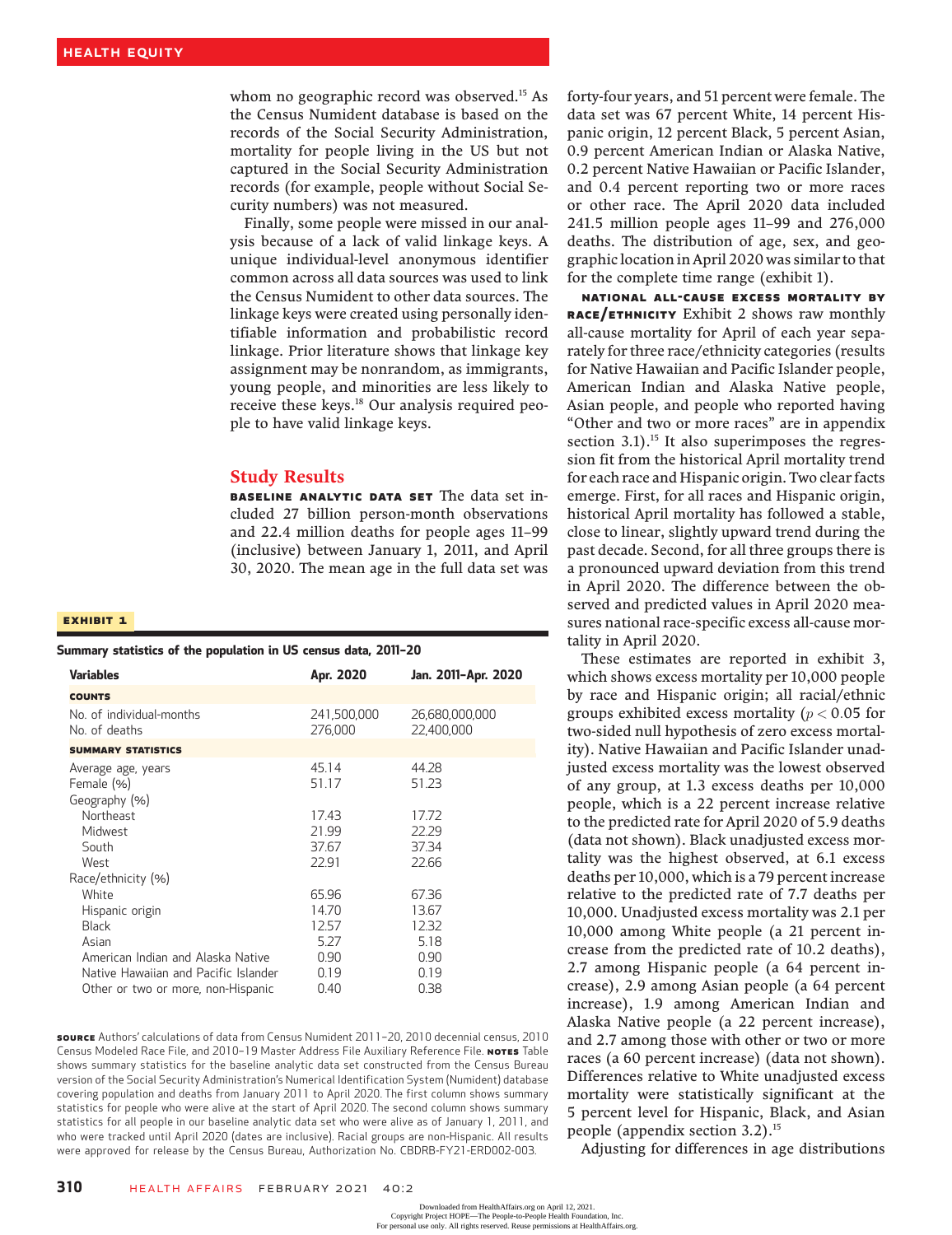#### Exhibit 2



Observed and predicted April mortality, by race/ethnicity, 2011–<sup>20</sup>

source Authors' calculations of data from Census Numident 2011-20, 2010 decennial census, 2010 Census Modeled Race File, and 2010-19 Master Address File Auxiliary Reference File. NoTES Figure shows observed and predicted all-cause mortality separately by race/ethnicity in the month of April, 2011–20. The race- and ethnicity-specific trends are estimated as discussed in the text on the full data set of 26,680,000,000 individual-months from January 2011 through April 2020. All results were approved for release by the Census Bureau, Authorization No. CBDRB-FY21-ERD002-003.

is important for comparing all-causemortality by race and Hispanic origin, as age distributions differ starkly across racial/ethnic groups (appendix section 3.3).<sup>15</sup> Adjusting for age exacerbates differences in excess mortality between White people and people of each other race or Hispanic origin (column 2). For example, the difference between Hispanic and White excess mortality rises from 0.62 deaths per 10,000 (unadjusted) to more than 2 deaths per 10,000 once age adjusted. The highest excess mortality is still observed among Black Americans, with 6.8 ex-

#### Exhibit 3

#### Model estimates of all-cause excess mortality in April 2020, by race

|                                      | Excess mortality (per 10,000), April 2020 |           |                          |           |                                          |           |
|--------------------------------------|-------------------------------------------|-----------|--------------------------|-----------|------------------------------------------|-----------|
|                                      | Model 1:<br>unadjusted                    |           | Model 2: age<br>adjusted |           | Model 3: age, sex,<br>and state adjusted |           |
| Race/ethnicity                       | Rate                                      | <b>SE</b> | Rate                     | <b>SE</b> | Rate                                     | <b>SE</b> |
| White                                | 2.13                                      | 0.08      | 1.64                     | 0.04      | 1.54                                     | 0.04      |
| Hispanic origin                      | 2.74                                      | 0.13      | 3.75                     | 0.10      | 4.26                                     | 0.10      |
| <b>Black</b>                         | 6.13                                      | 0.17      | 6.85                     | 0.13      | 6.77                                     | 0.13      |
| Asian                                | 2.86                                      | 0.16      | 3.00                     | 0.13      | 2.73                                     | 0.13      |
| American Indian and Alaska Native    | 1.95                                      | 0.24      | 2.81                     | 0.24      | 3.91                                     | 0.24      |
| Native Hawaiian and Pacific Islander | 1.32                                      | 0.43      | 2.46                     | 0.42      | 4.26                                     | 0.43      |
| Other or two or more, non-Hispanic   | 2.74                                      | 0.30      | 4.00                     | 0.30      | 3.42                                     | 0.30      |

SOURCE Authors' calculations of data from Census Numident 2011–20, 2010 decennial census, 2010 Census Modeled Race File, and 2010-19 Master Address File Auxiliary Reference File. NOTES Table shows regression-based estimates of levels of excess all-cause mortality by race in April 2020. Columns report the results of regression models with or without demographic adjustments as specified in column headings. Standard errors (SE) are heteroskedasticity robust. Racial groups are non-Hispanic. The details of the regression analysis used to construct the estimates are reported in the text. All results were approved for release by the Census Bureau, Authorization No. CBDRB-FY21-ERD002-003.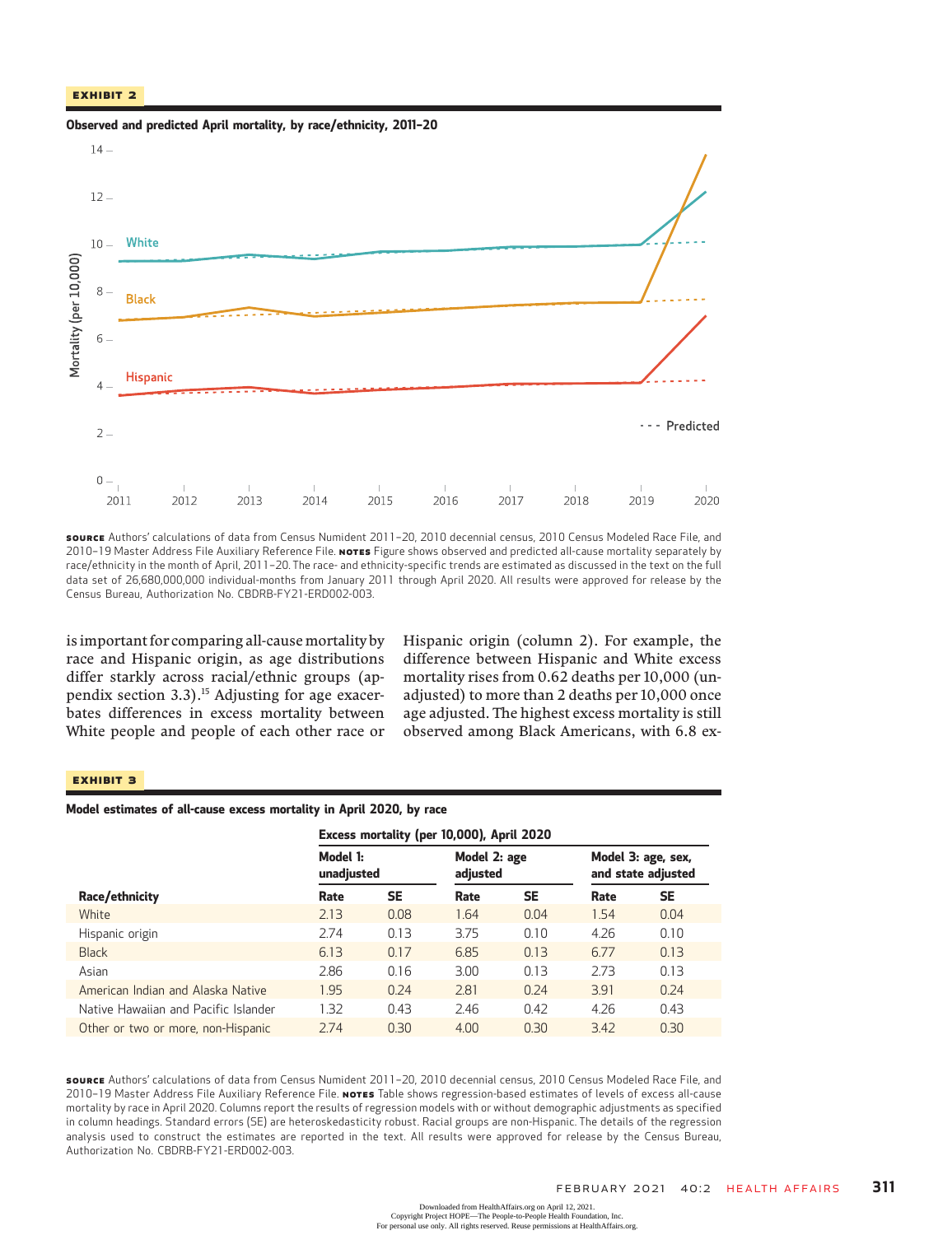cess age-adjusted deaths per 10,000 people, which is a gap of 5.2 relative to White people. In contrast, adjusting for differences in the sex distribution between racial/ethnic groups does not meaningfully change our estimates of the levels or gaps in excess mortality for any race or Hispanic origin (appendix section 3.2).<sup>15</sup>

Adjusting for the state of residence has an important effect on the estimates of levels and differences in excess mortality for smaller racial groups (appendix section 3.2).<sup>15</sup> In particular, it substantially increases estimated excess mortality for American Indian and Alaska Native people, as well as for Native Hawaiian and Pacific Islander people. This, in turn, decreases the estimated gaps in excess mortality between these racial groups and White people.

Exhibit 3 also reports results adjusting for sex, age, and state simultaneously. This allows us to compare excess mortality rates across races and Hispanic origin for a standardized distribution of sex, age, and state of residence. This adjusted excess mortality is lowest for White people, at 1.5 excess deaths per 10,000, and highest for Black people, at 6.8 excess deaths per 10,000. Relative to White people, adjusted excess mortality rates

are higher by 2.7 deaths per 10,000 for Hispanic people, 1.2 for Asian people, 2.4 for American Indian and Alaska Native people, and 2.7 for Native Hawaiian and Pacific Islander people (data not shown).

Racial/Ethnic Disparities By State Ageand sex-adjusted excess mortality showed substantial geographic variation across states for each race and Hispanic origin. Appendix section 3.4 reports the point estimates and 95% confidence intervals of White, Black, and Hispanic excess mortality for each state.<sup>15</sup> The (unweighted) interquartile range across states was 0.09–1.4 excess deaths per 10,000 for White people; 1.2–4.8 excess deaths per 10,000 for Black people, and 0.13–2.1 excess deaths per 10,000 for Hispanic people.

Although Black and Hispanic people experienced higher adjusted excess mortality than White people in nearly every state, exhibits 4 and 5 show that these racial/ethnic disparities differed substantially by state. We observed particularly staggering levels and racial/ethnic differences in excess all-cause mortality in New York and New Jersey—the two states that were affected the most by the first wave of the pandemic.

#### Exhibit 4



Association of Black and White excess all-cause mortality across states, April 2020

source Authors' calculations of data from Census Numident 2011-20, 2010 decennial census, 2010 Census Modeled Race File, and 2010-19 Master Address File Auxiliary Reference File. Nores Figure reports the association in the estimates of sex- and age-adjusted all-cause excess mortality in April 2020 by state among non-Hispanic Black people versus non-Hispanic White people. The details of the regression analysis used to construct the estimates are reported in the text. The trend line marks the line of best fit for the relationship between White and Black excess mortality by state. All results were approved for release by the Census Bureau, Authorization No. CBDRB-FY21-ERD002-003.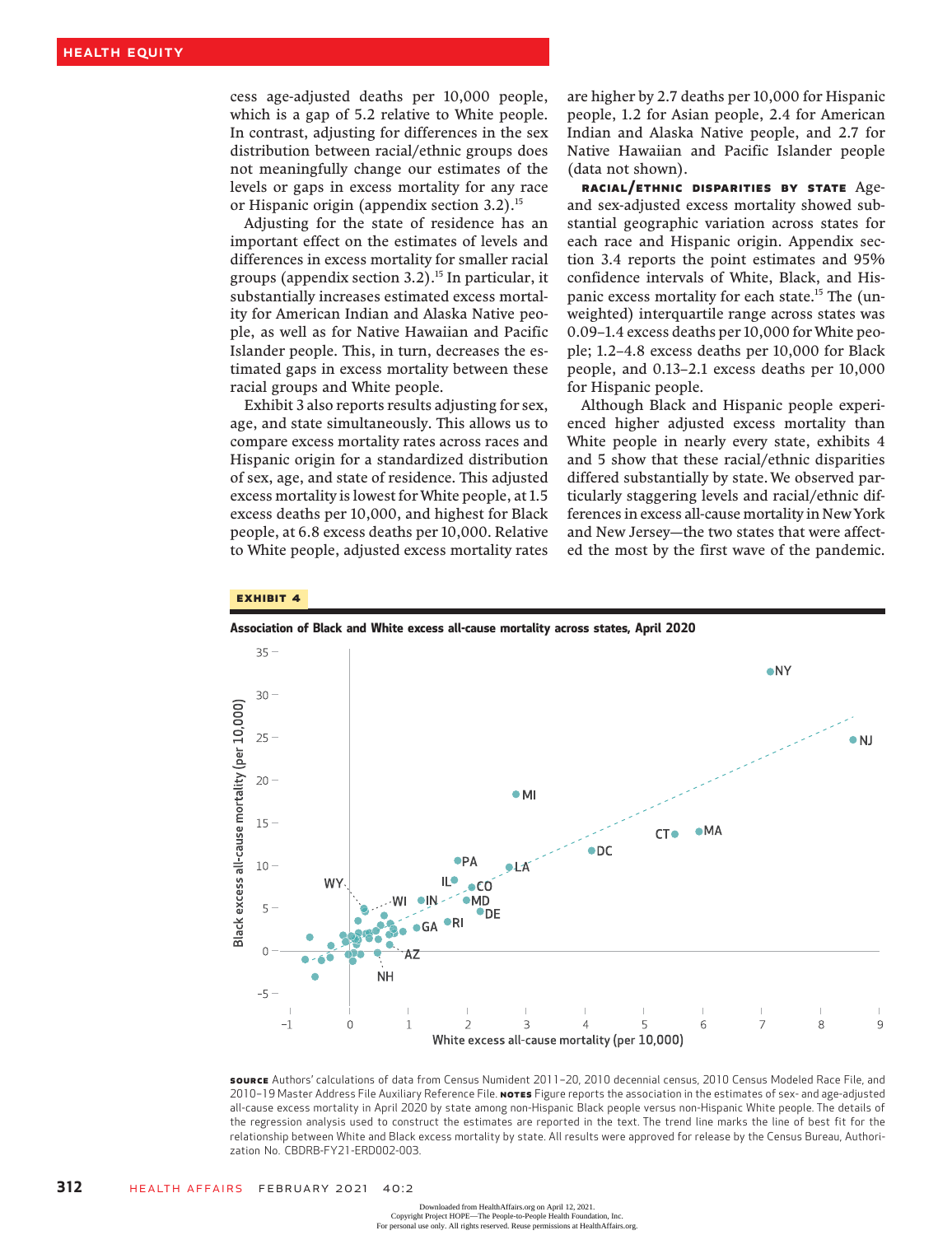



source Authors' calculations of data from Census Numident 2011-20, 2010 decennial census, 2010 Census Modeled Race File, and 2010–19 Master Address File Auxiliary Reference File. NoTES Figure reports the association in the estimates of sex- and age-adjusted all-cause excess mortality in April 2020 by state among Hispanic versus non-Hispanic White people. The details of the regression analysis used to construct the estimates are reported in the text. The trend line marks the line of best fit for the relationship between White and Hispanic excess mortality by state. All results were approved for release by the Census Bureau, Authorization No. CBDRB-FY21-ERD002-003.

White excess all-cause mortality was 7.1 per 10,000 in New York and 8.6 in New Jersey. Black people, however, experienced excess all-cause mortality that was 4.6 and 2.9 times higher in New York and New Jersey, respectively, amounting to 32.7 per 10,000 age- and sex-adjusted excess all-cause deaths among Black people in New York and 24.7 in New Jersey. Hispanic people fared only slightly better, with 27.2 per 10,000 age- and sex-adjusted excess all-cause deaths in New York and 20.5 per 10,000 in New Jersey.

In general, the difference between Black or Hispanic excess mortality and White excess mortality was larger in states where White excess mortality was higher. But even states with similar levels of adjusted White excess mortality exhibited substantial variation in the level of adjusted Black or Hispanic excess mortality. Michigan, for instance, had much higher adjusted Black excess mortality (18.3 excess deaths per 10,000) than Louisiana (9.8 per 10,000), even though the two states had comparable adjusted White excess mortality (2.8 and 2.7 per 10,000, respectively). Likewise, Pennsylvania had much higher adjusted Black excess mortality (10.6 excess deaths per 10,000) than Rhode Island (3.4

per 10,000), even though the two states had comparable adjusted White excess mortality (1.8 and 1.7 per 10,000, respectively). As another example, Hispanics experienced higher adjusted excess mortality in Pennsylvania than in Delaware, even though White adjusted excess mortality was similar in both states. All reported comparisons are statistically significant at a 5 percent confidence level (appendix section  $3.4$ ).<sup>15</sup>

In addition, in several states Black and Hispanic people experienced an increase in mortality in April 2020, whereas White people did not. For, example, in Wisconsin, we estimate adjusted excess mortality for Black people to be 4.6 per 10,000 (95% CI: 2.9, 6.3) and for Hispanic people to be 1.4 per 10,000 (95% CI: 0.5, 2.3), whereas White adjusted excess mortality was a statistically insignificant 0.27 per 10,000 (95% CI: −0.0, 0.6). In Kentucky, Alabama, South Carolina, California, and Washington, Black adjusted excess mortality was higher than 1.5 per 10,000 ( $p < 0.05$  for the null of zero adjusted excess mortality in each state), whereas White adjusted excess mortality was under 0.5 per 10,000 in each of those states.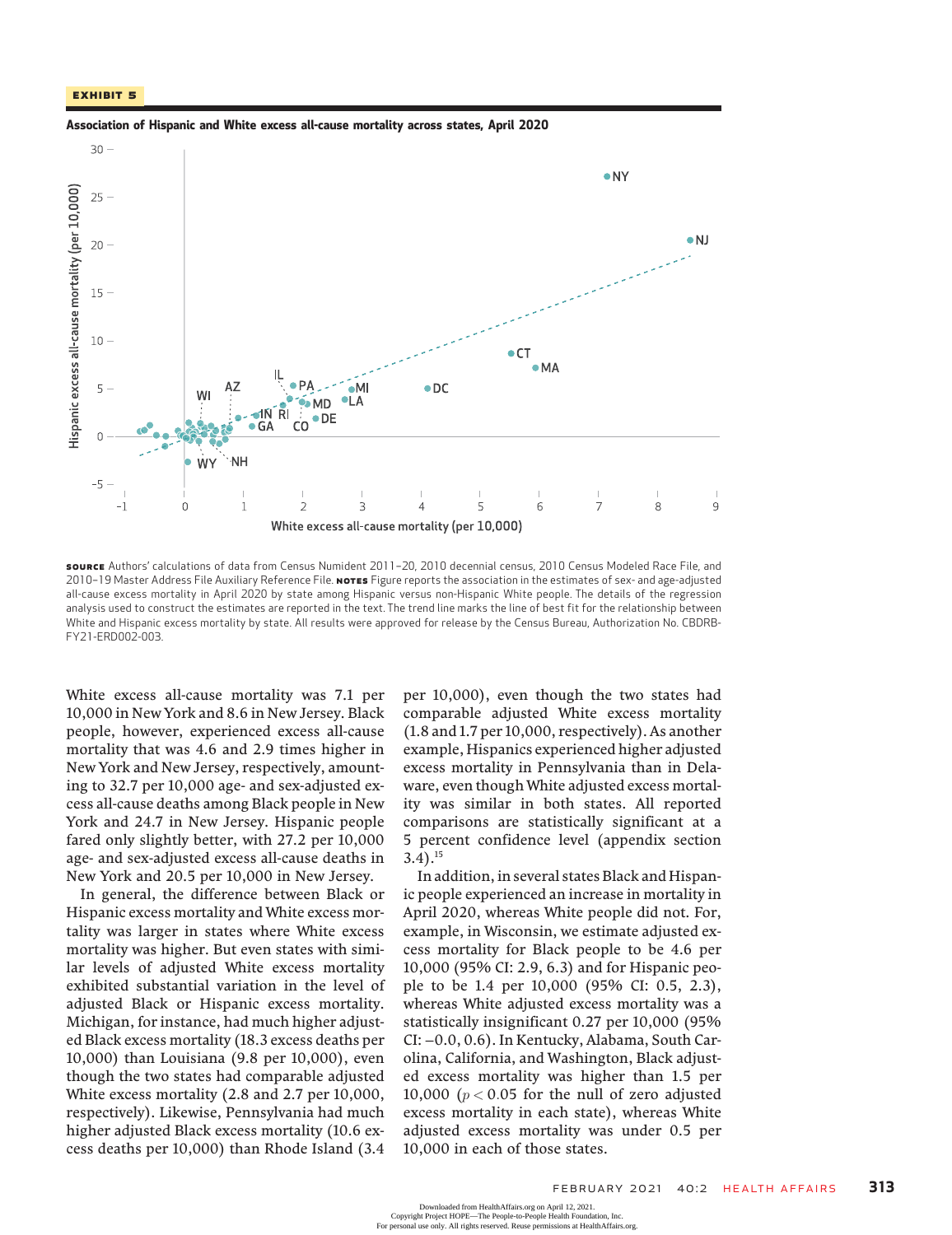#### Discussion

Excess all-cause mortality differed substantially across racial and ethnic groups during the early spread of SARS-CoV-2. Our data allowed us to examine racial/ethnic disparities in national excess all-cause mortality for seven different groups, to examine the role of demographic differences in these disparities, and to examine differences in disparities by state. The results indicate pronounced differences in the overall impact of the pandemic across racial/ethnic groups and in the extent of disparities across states.

All racial/ethnic groups experienced substantial excess mortality in the first full month of the pandemic. When data were adjusted to a standardized distribution of sex, age, and state of residence,White and Asian people had the lowest excess mortality (at 1.5 and 2.7 excess deaths per 10,000, respectively), whereas Black people had the highest (at 6.8 excess deaths). Differences by race/ethnicity were more pronounced when adjusted for demographic differences, highlighting important differences in age and geographic distributions by race/ethnicity. Crude excess mortality overestimates the mortality effect for White people, who are on average older, and underestimates it for other races and Hispanic origin, who are on average younger. Our unadjusted national estimates of all-cause excess mortality are similar, but slightly higher, compared with those based on CDC data releases (2.75 per 10,000 in our data versus 2.4 per 10,000 based on CDC data);<sup>1,2,19</sup> compared with prior estimates of COVID-19-specific deaths, our estimates suggest that 35 percent of excess deaths during the first month of the pandemic are not directly attributable to SARS-CoV-2 infections. Our results are qualitatively consistent with findings of pronounced racial/ethnic disparities in COVID-19 specific deaths nationwide.<sup>6,7,9</sup>

Racial disparities in adjusted excess all-cause mortality varied substantially across states. The states that exhibited the highest levels of White excess mortality of 7–8 excess deaths per 10,000 and were generally the most affected by the first wave of the pandemic, New York and New Jersey, experienced staggering levels of Black and Hispanic excess mortality, ranging from 20 to more than 30 excess deaths per 10,000 people. Some states, such as Michigan and Pennsylvania, had substantially higher Black excess mortality than other states with similar White excess mortality (for example, Louisiana and Rhode Island, respectively). In addition, several states that experienced virtually no White excess mortality in April 2020 exhibited substantial Black excess mortality. For example, Wisconsin experienced significant Black excess mortality of 4.6 per

## Understanding what drives the variation in all-cause mortality across states and racial/ethnic groups is crucial for evidencebased policies.

10,000, whereas the state's White excess mortality was statistically indistinguishable from zero (point estimate, 0.27).

These findings are consistent with the growing literature that has documented the broader importance of geography for understanding the patterns of health disparities in the US.<sup>20</sup> Although geographic difference in the overall level of excess mortality likely reflects the different timing of COVID-19's spread, the causes of the stark variation in racial/ethnic disparities across states are less clear. The geographic patterns that we document for the first full month of the pandemic may point to an important role of the indirect effects of the pandemic on non-White people. In the states where we observed excess mortality among White people that is close to zero, it is possible that community transmission of SARS-CoV-2 was still limited, whereas the indirect effects of the pandemic, such as the impact on the economy that has been documented to be much more geographically spread early on, $<sup>2</sup>$  was</sup> already affecting non-White people.

As direct and indirect impacts of the pandemic would call for different mitigating policies—for instance, different vaccine distribution priority in the case of direct effects and differential economic interventions in the case of indirect effects—understanding what drives the variation in all-cause mortality across states and racial/ ethnic groups is crucial for evidence-based policies. In addition, the geographic variation in the extent of racial/ethnic disparities in the pandemic's early and later impact may provide an opportunity to examine the relative roles of social and environmental factors (such as occupational and residential segregation) and underlying comorbidities in contributing to these disparities; such evidence would have important implications both for policies aimed at mitigating racial/ethnic disparities during the pandemic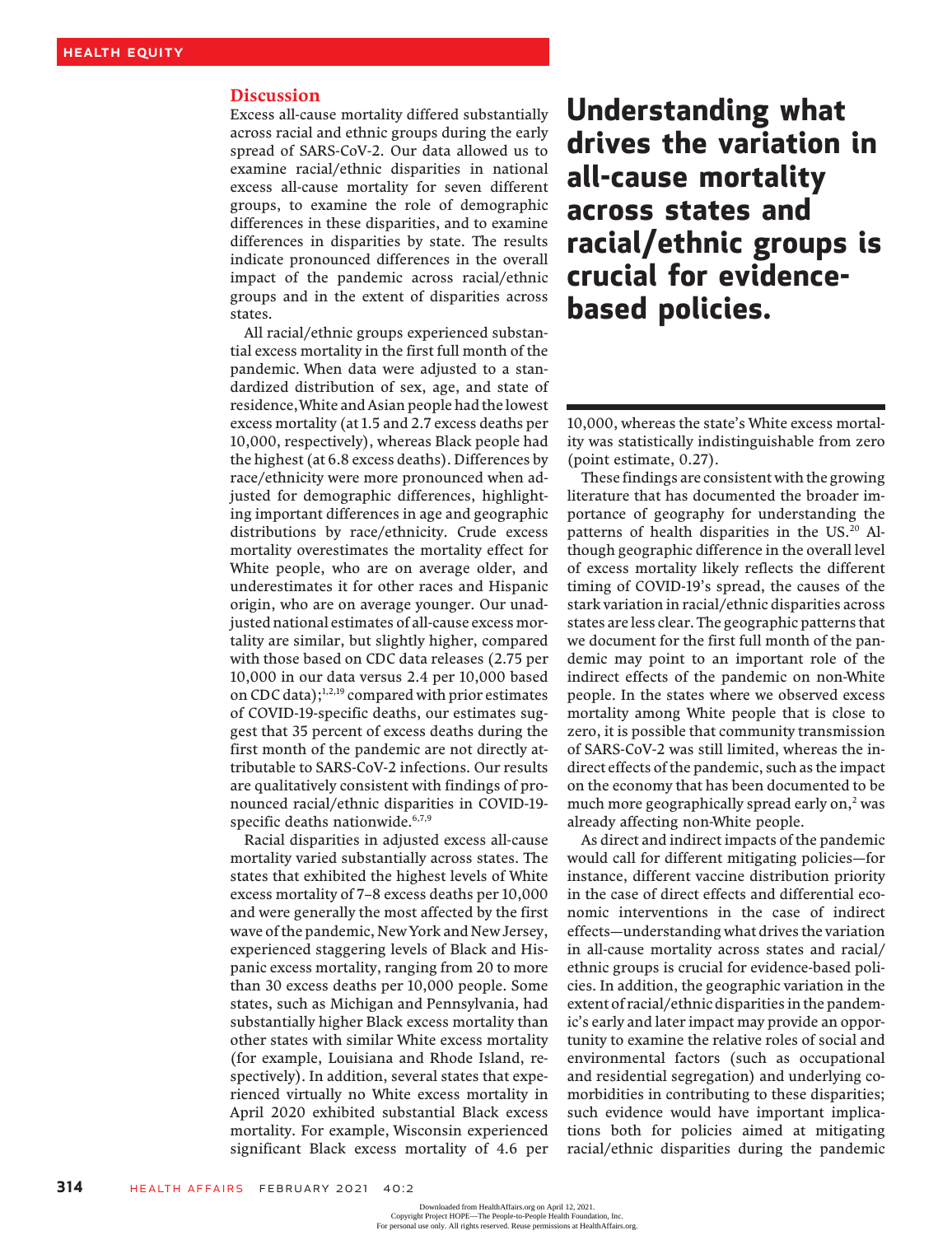and potentially more broadly beyond the pandemic.

In this article we demonstrate the enormous potential of linking administrative records and census responses at the individual level to explore these future research questions. An important limitation of our work was that we could not pinpoint the drivers of the geographic variation in the racial/ethnic disparities of the pandemic's impact. Several hypotheses about the underlying causes of racial/ethnic disparities in the mortality impact of COVID-19 have been put forward, including racial/ethnic differences in education and occupation;<sup>21-24</sup> neighborhood characteristics such as safety, food availability, and pollution;<sup>22,24-26</sup> risk for infection;<sup>27</sup> access to health care;<sup>28</sup> and comorbidities.<sup>24,29</sup> Our results suggest that factors driving racial/ethnic disparities may well differ across states. Assembling additional empirical evidence on the sources of geographic variation in racial/ethnic disparities during the period we studied as well as later in the pandemic will likely help shed light not only on the underlying reasons for the unequal impact of the pandemic on mortality across racial/ethnic groups in the US and the best associated policy responses but also on the drivers of racial/ethnic health disparities more generally.  $\blacksquare$ 

An earlier version of this research was presented at the National Bureau of Economic Research COVID-19 and Health Outcomes Conference (virtual); December 4, 2020. Maria Polyakova and Victoria Udalova contributed equally as co–first authors. The authors thank the National Institute on Aging (Grant

No. R01-AG032449; Amy Finkelstein, principal investigator) and the National Institute for Health Care Management Foundation (Polyakova, principal investigator) for financial support and James Okun for outstanding research assistance. Any conclusions expressed herein are those of the authors and do not necessarily represent the views of the Census Bureau. All results were approved for release by the Disclosure Review Board of the Census Bureau, Authorization No. CBDRB-FY21-ERD002- 003. All numeric values were rounded according to Census Bureau disclosure protocols to preserve data privacy.

#### NOTES

- 1 Rossen LM, Branum AM, Ahmad FB, Sutton P, Anderson RN. Excess deaths associated with COVID-19, by age and race and ethnicity—United States, January 26–October 3, 2020. MMWR Morb Mortal Wkly Rep. 2020;69(42):1522–7.
- 2 Polyakova M, Kocks G, Udalova V, Finkelstein A. Initial economic damage from the COVID-19 pandemic in the United States is more widespread across ages and geographies than initial mortality impacts. Proc Natl Acad Sci U S A. 2020; 117(45):27934–9.
- 3 Woolf SH, Chapman DA, Sabo RT, Weinberger DM, Hill L. Excess deaths from COVID-19 and other causes, March–April 2020. JAMA. 2020;324(5):510–3.
- 4 Weinberger DM, Chen J, Cohen T, Crawford FW, Mostashari F, Olson D, et al. Estimation of excess deaths associated with the COVID-19 pandemic in the United States, March to May 2020. JAMA Intern Med. 2020;180(10):1336–44.
- 5 Katz J, Lu D, Sanger-Katz M. True pandemic toll in the U.S. reaches 377,000. New York Times [serial on the Internet]. 2020 May 5 [last updated 2020 Dec 16; cited 2021 Jan 12]. Available from: https://www .nytimes.com/interactive/2020/us/ covid-death-toll-us.html
- 6 Bassett MT, Chen JT, Krieger N. The unequal toll of COVID-19 mortality by age in the United States: quantifying racial/ethnic disparities [Internet]. Cambridge (MA): Harvard Center for Population and Development Studies; 2020 Jun 12 [cited

2020 Dec 18]. (HCPDS Working Papers Vol. 19, No. 3). Available from: https://cdn1.sph.harvard.edu/wpcontent/uploads/sites/1266/2020/ 06/20\_Bassett-Chen-Krieger\_ COVID-19\_plus\_age\_workingpaper\_0612\_Vol-19\_No-3\_withcover.pdf

- 7 Ford T, Reber S, Reeves RV. Race gaps in COVID-19 deaths are even bigger than they appear [Internet]. Washington (DC): Brookings Institution; 2020 Jun 16 [cited 2020 Dec 18]. Available from: https://www .brookings.edu/blog/up-front/ 2020/06/16/race-gaps-in-covid-19 deaths-are-even-bigger-than-theyappear/
- 8 APM Research Lab staff. The color of coronavirus: COVID-19 deaths by race and ethnicity in the U.S. [Internet]. St. Paul (MN): American Public Media; 2020 Dec 10 [cited 2020 Dec 18]. Available from: https://www.apmresearchlab.org/ covid/deaths-by-race
- 9 Goldstein JR, Atherwood S (University of California Berkeley; Berkeley, CA). Improved measurement of racial/ethnic disparities in COVID-19 mortality in the United States. MedRxiv [serial on the Internet]. 2020 May 23 [cited 2021 Jan 12]. Available from: https://www .medrxiv.org/content/10.1101/ 2020.05.21.20109116v2
- 10 Cromer SJ, Lakhani CM, Wexler DJ, Burnett-Bowie S-AM , Udler M, Patel CJ (Massachusetts General Hospital; Boston, MA). Geospatial analysis of individual and community-level socioeconomic factors impacting

SARS-CoV-2 prevalence and outcomes. MedRxiv [serial on the Internet]. 2020 Sep 30 [cited 2021 Jan 12]. Available from: https://www .medrxiv.org/content/10.1101/ 2020.09.30.20201830v1

- 11 McCarty TR, Hathorn KE, Redd WD, Rodriguez NJ, Zhou JC, Bazarbashi JN, et al. How do presenting symptoms and outcomes differ by race/ ethnicity among hospitalized patients with COVID-19 infection? Experience in Massachusetts. Clin Infect Dis. 2020 Aug 22. [Epub ahead of print].
- 12 Price-Haywood EG, Burton J, Fort D, Seoane L. Hospitalization and mortality among Black patients and White patients with Covid-19. N Engl J Med. 2020;382(26):2534–43.
- 13 Rentsch CT, Kidwai-Khan F, Tate JP, Park LS, King JT Jr, Skanderson M, et al. Patterns of COVID-19 testing and mortality by race and ethnicity among United States veterans: a nationwide cohort study. PLoS Med. 2020;17(9):e1003379.
- 14 Yehia BR, Winegar A, Fogel R, Fakih M, Ottenbacher A, Jesser C, et al. Association of race with mortality among patients hospitalized with coronavirus disease 2019 (COVID-19) at 92 US hospitals. JAMA Netw Open. 2020;3(8):e2018039.
- 15 To access the appendix, click on the Details tab of the article online.
- 16 Arias E, Heron M, Hakes J. The validity of race and Hispanic-origin reporting on death certificates in the United States: an update. Vital Health Stat 2. 2016;(172):1–21.
- 17 Barbieri M. Investigating the differ-